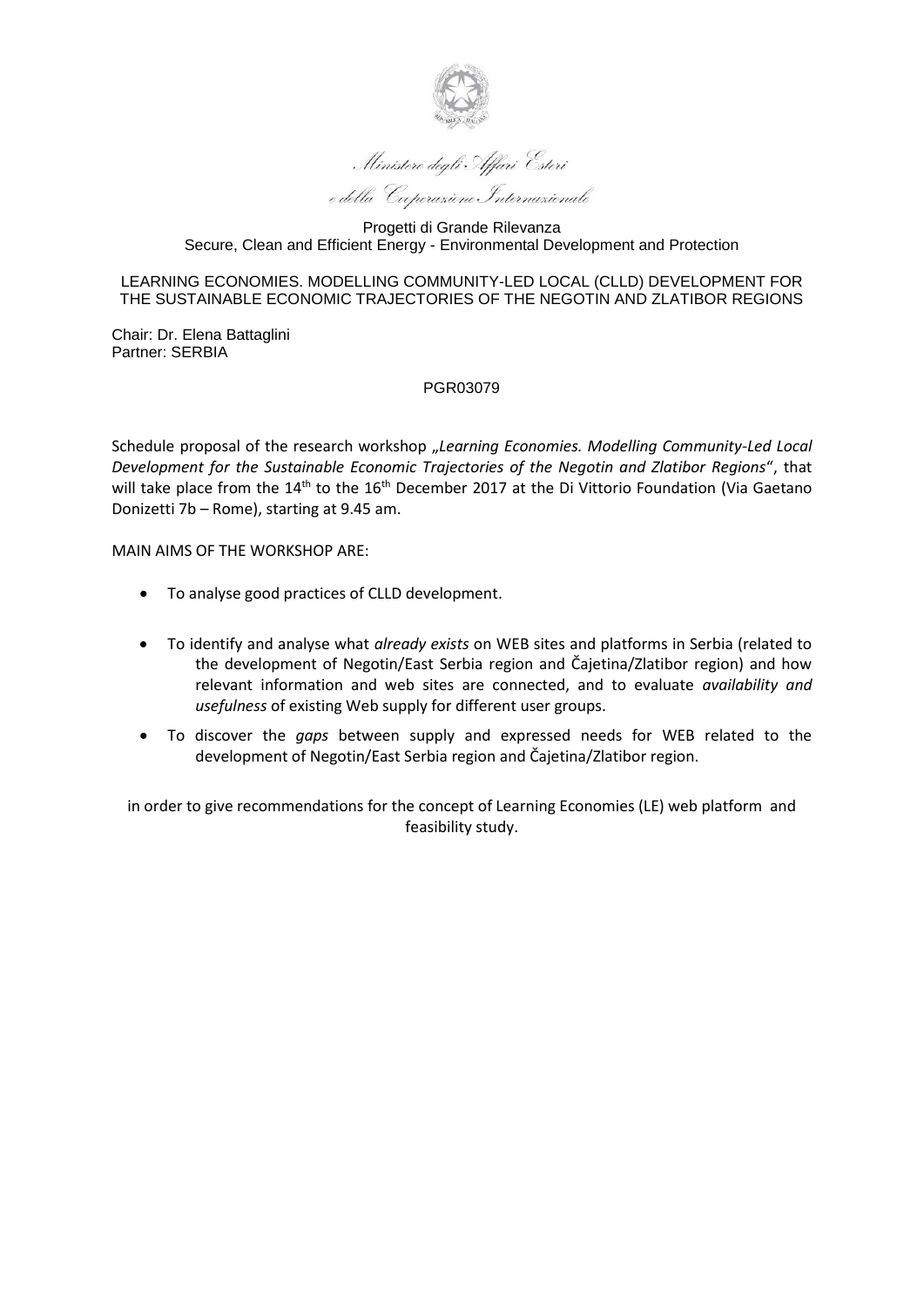

Ministero degli Affari Esteri e della Cooperazione Internazionale

#### LEARNING ECONOMIES. MODELLING COMMUNITY-LED LOCAL (CLLD) DEVELOPMENT FOR THE SUSTAINABLE ECONOMIC TRAJECTORIES OF THE NEGOTIN AND ZLATIBOR REGIONS

Chair: Dr. Elena Battaglini Partner: SERBIA

PGR03079

# **WORKSHOP PROGRAM - ROME**

| <b>Time</b>            | Event                               | Responsible/Presenter/Moderator                 | <b>Notes</b>    |  |  |
|------------------------|-------------------------------------|-------------------------------------------------|-----------------|--|--|
|                        |                                     |                                                 |                 |  |  |
| THURSDAY 14TH DECEMBER |                                     |                                                 |                 |  |  |
|                        |                                     |                                                 |                 |  |  |
| 9.45                   |                                     | Registration<br>(open coffee)                   |                 |  |  |
|                        |                                     |                                                 |                 |  |  |
| 10.00                  | Opening: Where are we               | Elena Battaglini, Jelena Živković,              |                 |  |  |
|                        | now                                 |                                                 |                 |  |  |
| 10.15                  |                                     | Jelena Živković                                 |                 |  |  |
| 10.45                  |                                     | Marija Babović                                  |                 |  |  |
|                        |                                     |                                                 |                 |  |  |
| 11.15                  | DEMAND&SUPPLY -side -               | Jasminka Cvejic                                 |                 |  |  |
| 11.45                  |                                     | Jelena Živković (in relation to Marina's paper) |                 |  |  |
|                        |                                     |                                                 |                 |  |  |
| 12.15                  | Questions/comments/brief discussion |                                                 |                 |  |  |
| 13.00                  |                                     | Sandwiches, cookes &coffee                      |                 |  |  |
|                        |                                     |                                                 |                 |  |  |
| 14.00                  | <b>COSTS OF SERBIAN WEB</b>         | Nicola's paper                                  |                 |  |  |
|                        | <b>PLATFORM</b>                     |                                                 |                 |  |  |
| 14.30                  | GAPS and                            | <b>ALL</b>                                      | Ksenija Lalović |  |  |
|                        | <b>RECOMMENDATIONS</b>              |                                                 | will lead this  |  |  |
|                        |                                     |                                                 | section with    |  |  |
|                        |                                     |                                                 | the aid of a    |  |  |
|                        |                                     |                                                 | board and       |  |  |
|                        |                                     |                                                 | post it         |  |  |
| 17.00                  | End of the meeting's first day      |                                                 |                 |  |  |
| 20.00                  | Dinner                              |                                                 |                 |  |  |
|                        |                                     |                                                 |                 |  |  |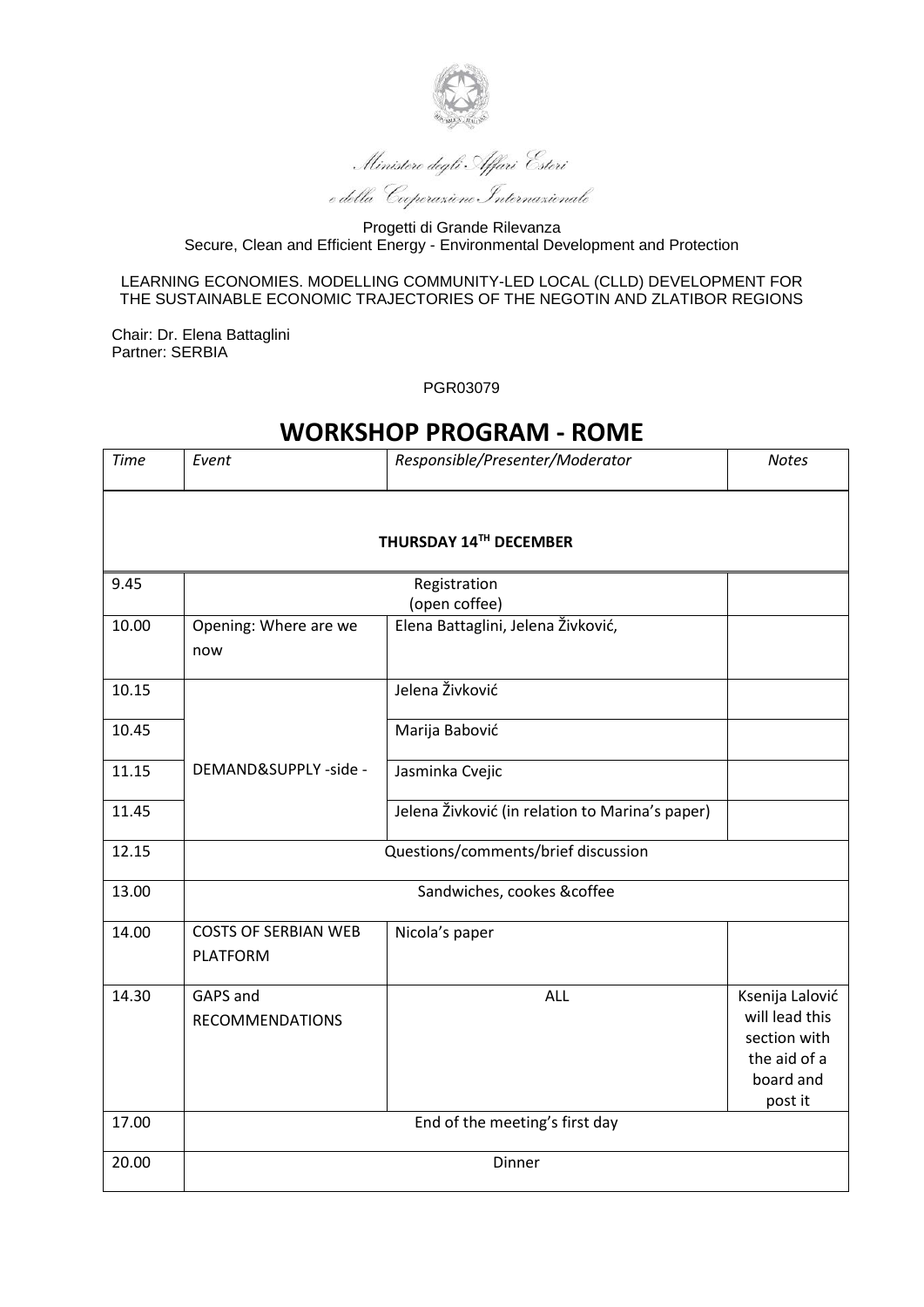

Ministero degli Affari Esteri e della Cooperazione Internazionale

#### LEARNING ECONOMIES. MODELLING COMMUNITY-LED LOCAL (CLLD) DEVELOPMENT FOR THE SUSTAINABLE ECONOMIC TRAJECTORIES OF THE NEGOTIN AND ZLATIBOR REGIONS

Chair: Dr. Elena Battaglini Partner: SERBIA

#### PGR03079

| <b>Time</b>          | Event                                  | Responsible/Presenter/Moderator               | <b>Notes</b>     |  |
|----------------------|----------------------------------------|-----------------------------------------------|------------------|--|
| FRIDAY 15TH DECEMBER |                                        |                                               |                  |  |
| 9.30                 | Opening                                | Jelena Živković, Elena Battaglini             |                  |  |
| 9.45                 | CLLD and WEB good                      | Dalila Pasqualoni, Nicla Pace, Giuseppe Onni, |                  |  |
|                      | practices from Italy                   | Francesca Giofré                              |                  |  |
|                      |                                        |                                               |                  |  |
|                      | (30' each contribution)                |                                               |                  |  |
| 13.00                | Questions/comments/brief discussion    |                                               |                  |  |
| 13:30                | Sandwiches, cookes &coffee             |                                               |                  |  |
| 14.30                | <b>Simulation of WEB</b>               | Ksenija Lalović                               |                  |  |
|                      | platform - first steps                 |                                               |                  |  |
| 15:15                |                                        | ALL                                           |                  |  |
|                      |                                        |                                               | Ksenija Lalović  |  |
|                      | <b>STRUCTURING WEB</b>                 | Stemming from our discussion on: platform's   | will lead this   |  |
|                      | PLATFORM (AND THE                      | costs, gaps and raccomandations we will       | section with the |  |
|                      | <b>FEASIBILITY STUDY)</b>              | discuss about:                                | aid of a board   |  |
|                      |                                        | Purpouses                                     | and post it      |  |
|                      |                                        | Target groups                                 |                  |  |
|                      |                                        | Structure and contents                        |                  |  |
|                      |                                        | Who/does/what                                 |                  |  |
| 17.00                | <b>BRIEF</b><br>DISCUSSION ON          | Jelena Živković, Elena Battaglini             |                  |  |
|                      | <b>NEXT</b><br>STEPS:<br>AMONG         |                                               |                  |  |
|                      | <b>WHICH</b><br>scientific<br>$\cdots$ |                                               |                  |  |
|                      | publications and books                 |                                               |                  |  |
| 17.30                | End of the Rome meeting                |                                               |                  |  |
| 18.00                | <b>Transfer to Rocca Sinibalda</b>     |                                               |                  |  |
| 20.00                | <b>Dinner</b>                          |                                               |                  |  |